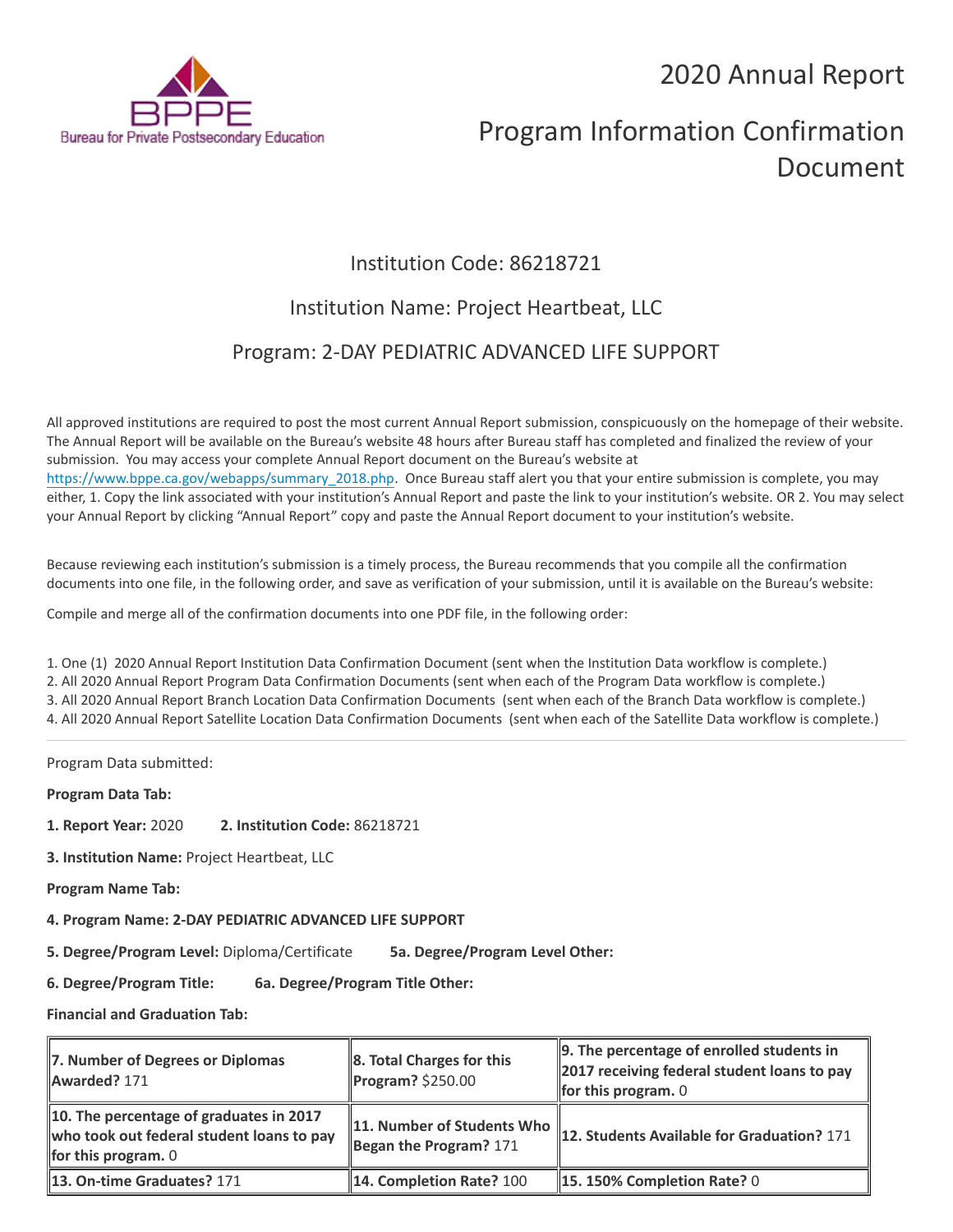#### **16. Is the above data taken from the Integrated Postsecondary Education Data System (IPEDS) of the United States Department of Education?** No

#### **Placement Data Tab:**

CEC § 94929.5 requires institutions to report placement data for every program that is designed or advertised to lead to a particular career, or advertised or promoted with any claim regarding job placement.

| 17. Graduates Available for<br><b>Employment? 171</b>                                                                                                                | 18 Graduates Employed in the<br>Field? 171           | 19. Placement<br><b>Rate? 100</b> |  |  |
|----------------------------------------------------------------------------------------------------------------------------------------------------------------------|------------------------------------------------------|-----------------------------------|--|--|
| 20. Graduates Employed in the field                                                                                                                                  |                                                      |                                   |  |  |
| $\vert$ 20a. 20 to 29 hours per week? 0                                                                                                                              | 20b. At least 30 hours per week? 171                 |                                   |  |  |
| $\ $ 21. Indicate the number of graduates employed                                                                                                                   |                                                      |                                   |  |  |
| 21a. In a single position in the field of study: 171<br>study: 0                                                                                                     | 21b. Concurrent aggregated positions in the field of |                                   |  |  |
| 21c. Freelance/self-employed: 0<br>21d. By the institution or an employer owned by the institution, or<br>an employer who shares ownership with the institution: $0$ |                                                      |                                   |  |  |

#### **Exam Passage Rate Tab:**

5 CCR §74112(j) requires the institution to collect the exam passage data directly from its graduates if the exam passage data is not available from the licensing agency.

**22. Does this educational program lead to an occupation that requires State licensing?** No

#### **22a. Do graduates have the option or requirement for more than one type of State licensing exam?**

 **Option/Requirement #1: Option/Requirement #2: Option/Requirement #3: Option/Requirement #4:**

**Exam Passage Rate - Year 1 Tab:**

**23. Name of the State licensing entity that licenses the field:** No

**24. Name of Exam?**

| 25. Number of Graduates Taking | 26. Number Who Passed the | 27. Number Who Failed the | $\ $ 28. Passage |
|--------------------------------|---------------------------|---------------------------|------------------|
| <b>State Exam?</b>             | <b>State Exam?</b>        | <b>State Exam?</b>        | Rate?            |

**29. Is This Data from the State Licensing Agency that Administered the Exam? 29a. Name of Agency:**

**30. If the response to #29 is "No", provide a description of the process used for Attempting to Contact Students.**

**Exam Passage Rate - Year 2 Tab:**

**31. Name of the State licensing entity that licenses the field:**

**32. Name of Exam?**

| 33. Number of Graduates Taking | 34. Number Who Passed the | <b>35. Number Who Failed the</b> | $\parallel$ 36. Passage |
|--------------------------------|---------------------------|----------------------------------|-------------------------|
| <b>State Exam?</b>             | <b>State Exam?</b>        | <b>State Exam?</b>               | $\parallel$ Rate?       |

**37. Is This Data from the State Licensing Agency that Administered the Exam? 37a. Name of Agency:**

**38. If the response to #37 is "No", provide a description of the process used for Attempting to Contact Students.** 

**Salary Data Tab:**